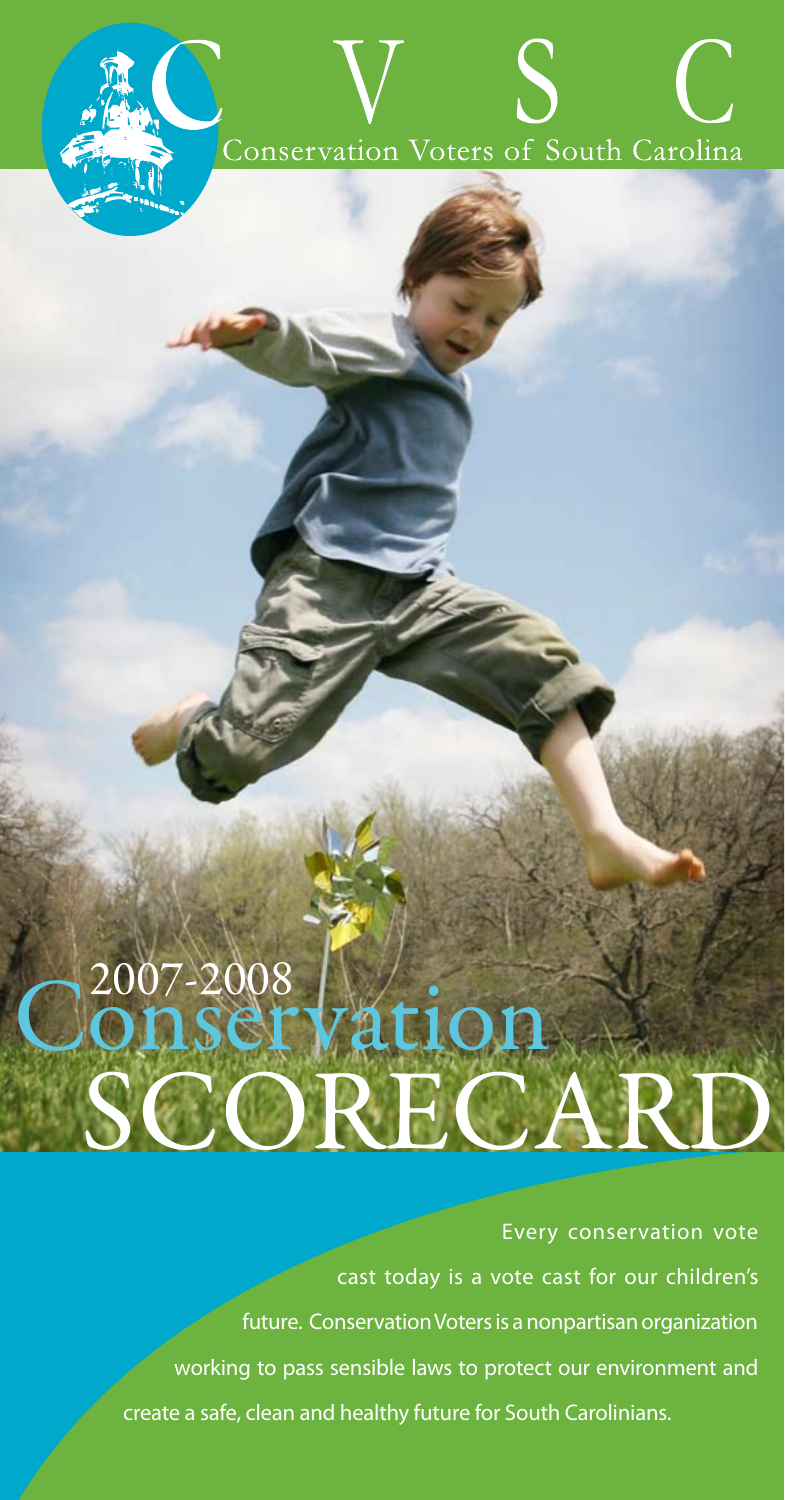# **IT'S TIME FOR CONSERVATION** *LEADERSHIP*



Welcome to our Third Conservation Scorecard, which tells you how your legislators voted on important issues that affect our coast and countryside, clean air and water, safe communities and energy future.

Although we celebrate significant legislative victories, such as upholding the Atlantic Compact and reforming the Department of Transportation, what is different from just a few years ago is that conservation issues are some of the most talked about subjects in the lobby of the State House, on news and editorial pages, and in communities around South Carolina. That is true progress in a state that values old fashioned traditions.

Your support of Conservation Voters has made this possible. Our organization sends a unified message to legislators that they will be held accountable on votes that our conservation community agrees upon. Our Common Agenda connects over 26 conservation organizations working together on land and water use, air quality, energy efficiency, transportation and habitat protection.

Throughout the legislative session, we were asked, "Will this be a Scorecard vote?" or "How will this affect my score?" Policy makers are paying attention. This Scorecard is a tool for you to gauge how your legislators are performing.

While there has been considerable progress, there is still work to do before we enjoy a functional bi-partisan "conservation majority" at the State House. Although we are pleased that the average House score has risen 18 points or almost 27% over the 2006 average, we are disappointed that we have not one single recorded conservation vote in the Senate to report to you.

This is an election year in South Carolina and all Senate and House members are on the November ballot. If we are to have responsible conservation policies we must elect candidates who do more than vote with us on the easy bills. We must elect candidates who will lead and work to pass bills to manage our finite water resources, protect freshwater wetlands and demand sustainable development and energy efficiency.

Please visit our website for candidate endorsement announcements and contact us if you would like to get involved. We are counting on you to help us elect leaders with the vision to create a safe, clean and healthy South Carolina for future generations.

am d. Impulske

Ann Timberlake Executive Director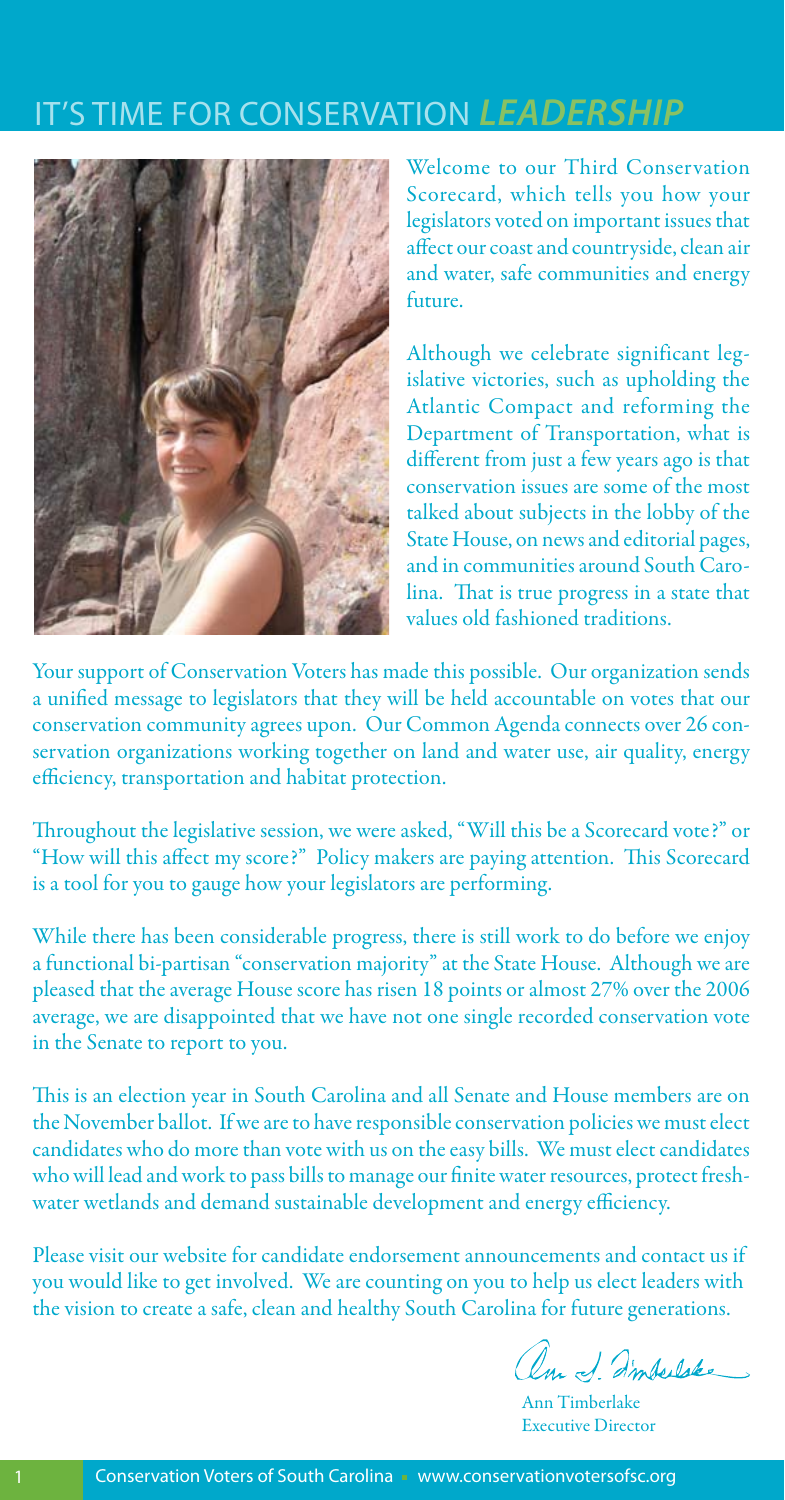# LEGISLATURE MOVES **GREEN**

#### HOUSE SCORES JUMP 18 POINTS IN TWO YEARS FROM  $49\%$  to  $67\%$



#### MAJOR VICTORIES

- Conservation Bank funding increased in 2007 and protected from cuts in 2008
- Atlantic Compact Upheld defeat of H.3545 by unanimous Committee vote
- DOT Reform established criteria and priorities for new roads S.355
- River shacks removed from state waters H.3466
- Priority Investment Areas established for coordinated planning S.266
- Energy Efficiency measures for green buildings, fleet management, state agency goals and wind feasibility study committee – H.3034, S.368, H.4766
- Incentives for purchase of Energy Star mobile homes, energy efficient products and recommendations for net metering – S.1141, S.1143, H.3395
- Coastal Zone Management Plan Upheld Defeat of H.5029

#### **COMPROMISES**

- DHEC Mercury CAMR regulations R.3083
- Automatic Stays for DHEC permit appeals protected H.3575

#### Unfinished Business

- Surface water withdrawal permitting S.428
- Protection of future Conservation Bank funding S.1302
- Statewide protections for freshwater wetlands
- Renewable energy resources defined without including nuclear power- S.360
- Reform of outdated annexation laws
- Energy efficiency assistance for low income families (S.1076), state agency renewable energy goals (S.1140), green building standards for schools and commercial buildings (S.362/ S.377)
- Offshore Drilling Study Committee recommendations H.3828

Conservation Voters of South Carolina 2007-2008 Legislative Scorecard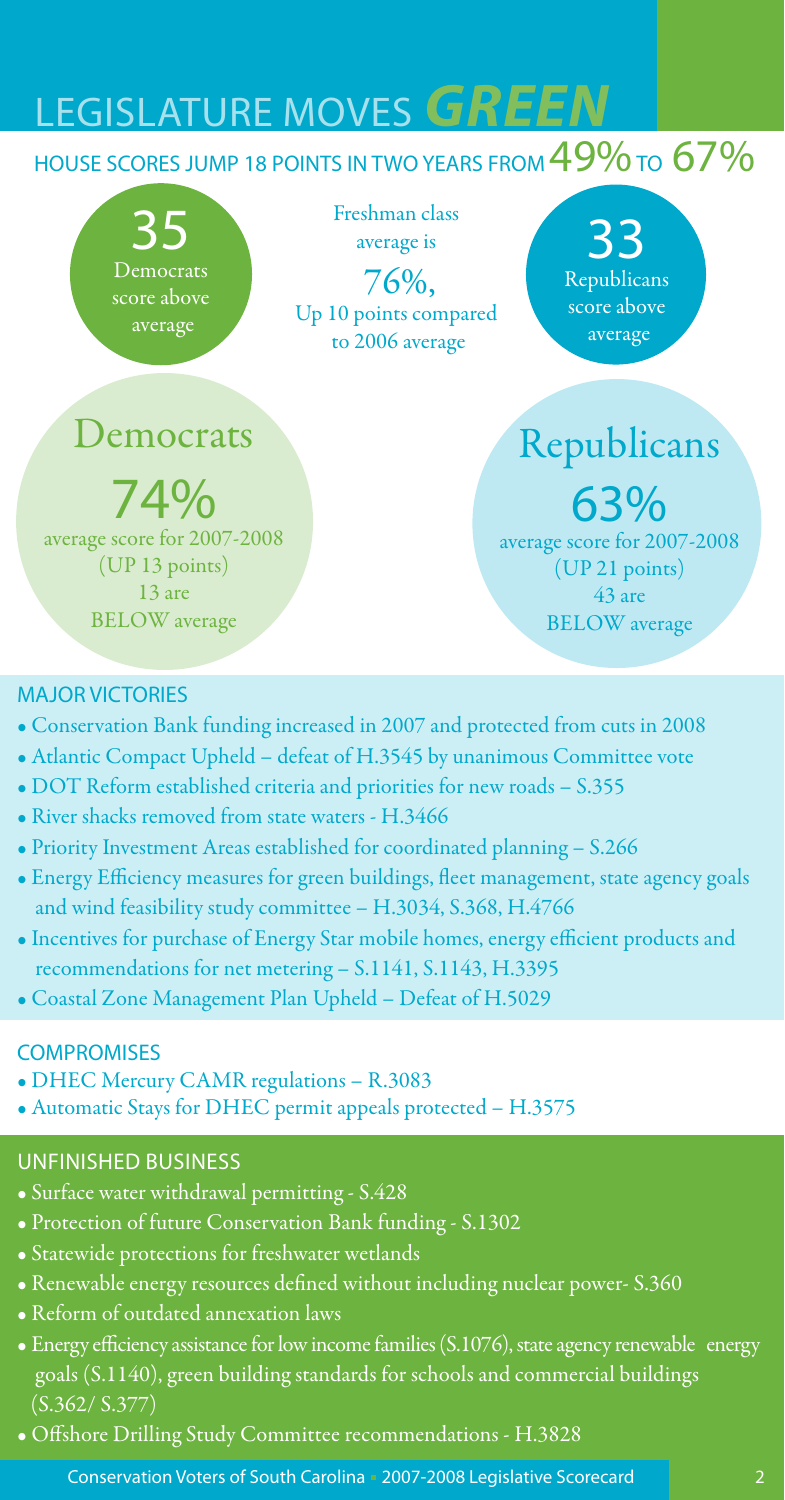# SENATE CHAMP ONS<br>The venerable rules of the Senate promote consensus building and contemplative action

(or inaction), but the habit of only taking roll call votes upon the specific request of at least 5 Senators runs counter to accountability. We did not have a recorded vote on any conservation bill during the 2007-08 sessions. In lieu of publishing a statistical Senate Scorecard, Conservation Voters recognizes 12 Senate Champions, for their steadfast leadership on important issues.

#### Chip Campsen (R-Charleston)

…Father of the Conservation Bank and passionate advocate for saving water in our rivers for "bubbas, bass and boats."

#### John Courson (R-Richland)

…Host of annual 'conversations with conservationists' with Senate colleagues, defender of the Atlantic Compact and climate change leader

#### John Drummond (D-Greenwood)

…Protector of South Carolina's natural resources and advocate for adequate funding for state resource agencies

#### Greg Gregory (R-Lancaster)

…Remover of illegal river shacks from public waters and advocate for the ability of communities to pass local ordinances to protect their unique character

#### Larry Grooms (R-Berkeley)

…Reformer of the Department of Transportation and advocate for permitting water use and for protecting isolated wetlands

#### Phil Leventis (D-Sumter)

…Guardian of South Carolina's environment, opponent of hazardous and nuclear waste dumps and protector of wetlands and rivers

#### Joel Lourie (D-Richland)

…Defender of the Atlantic Compact, proponent of fair water permitting and protector of the automatic stay

#### Gerald Malloy (D-Darlington)

…Champion for clean air and clean water and for the rights of citizens to appeal unlawful permits

#### Larry Martin (R-Pickens)

… Rulemaker and advocate for land protection and coordinated planning for balanced growth

#### Glenn McConnell (R-Charleston)

…Master of the Senate floor, defender of the Atlantic Compact and promoter of energy efficiency

#### Clementa Pinckney (D-Jasper)

…Steward of the land and eloquent spokesman for responsible measures to reduce global warming

#### Vince Sheheen (D-Kershaw)

... Crafter of complicated legal compromises, from protecting the automatic stay to removing illegal river shacks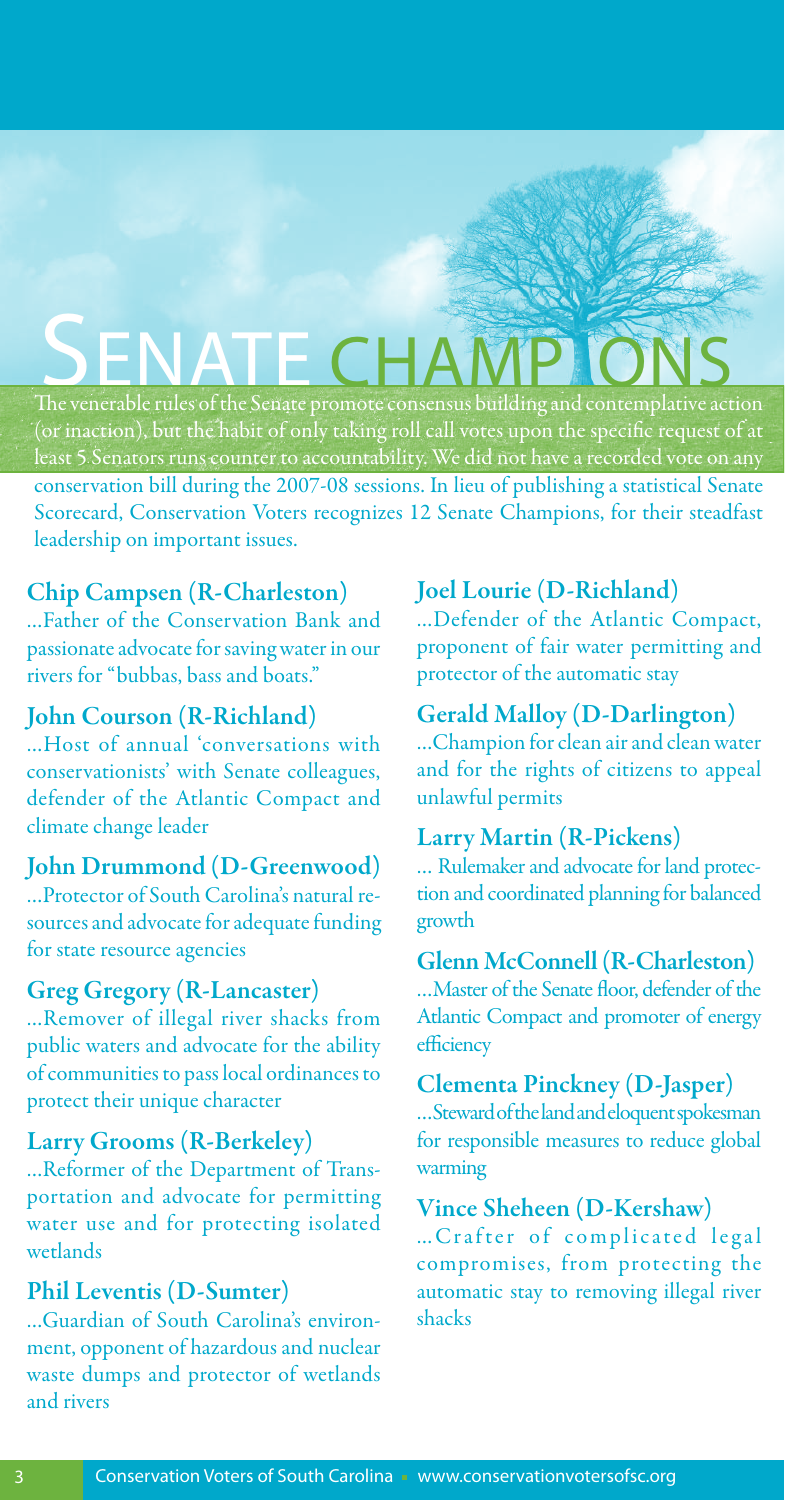#### **SENATE DISTINGUISHED DEEDS**

We recognize Senators for specific Deeds that further the conservation agenda, including sponsoring bills, acting in committee or placing objections on anti-environmental bills.

When the House Agriculture Committee killed the bill to expand the Barnwell nuclear waste dump in 2007, Senators **Glenn McConnell, John Courson, Joel Lourie and Phil Leventis** hosted a press event in the State House lobby to reiterate that they would fight to uphold the Atlantic Compact if the issue arose in the Senate.

After contentious debate, Senators **Larry Grooms, Hugh Leatherman, Glenn McConnell, Tommy Moore and Greg Ryberg** played a major role in forging a compromise to ensure the passage of Department of Transportation reform  $(S.305).$ 

Senators **Vince Sheheen, Greg Gregory, and Chip Campsen** guided the river shacks bill (H.3466) through the Senate once it was approved by the House.

Senators **Hugh Leatherman, Yancey McGill, John Land, Harvey Peeler, and John Courson** gave their unequivocal support for increasing Conservation Bank funding and succeeded in adding \$5 million to the Bank's funds for 2007-08.

Senators **Hugh Leatherman, John Land and Harvey Peeler** worked with House Budget Conference members to temporarily suspend a provision that would have cut the Conservation Bank's 2008-09 funding.

Senator **Wes Hayes** introduced the water withdrawal permitting bill (S.428) and Senator **Danny Verdin** chaired Agriculture Committee hearings to move the bill forward. Senator **Chip Campsen** made a passionate plea in Committee for saving water in our rivers for "boats, bubbas and bass." When the bill was weakened, Senator **Larry Grooms** floated a compromise that failed causing Senator **Phil Leventis t**o place an objection on the bill to stop its progress on the Senate floor.

Sen. **Glenn McConnell** introduced a comprehensive "Energizing the Future" package of bills, including S.1141 that will provide tax credits to consumers for the purchase of Energy Star manufactured homes through 2019.

We salute Senator **Jim Ritchie** as an energy efficiency pioneer. His 2007 green building bill and his 2008 bill to increase fuel efficiency in the state's fleet were both important first steps for SC's energy independence.

 In 2007 Senator **Larry Martin** used his power as Rules Committee Chair to move the Priority Investment Area bill (S. 266) up on the Senate calendar as Senator **Chip Campsen** was guiding the bill through the Senate.

Senators **Chip Campsen, Catherine Ceips, Ray Cleary, Shane Massey, Glenn McConnell and Greg Ryberg** brokered a compromise on Rep. Roland Smith's bill, H.3030, to protect water and sewer service in rural areas.

Senators Vince Sheheen, Linda Short, Chip Campsen, Brad Hutto, Phil Leventis, Joel Lourie, Gerald Malloy, Glenn McConnell and Nikki Setzler forced a compromise on the administrative procedures bill (H.4328) that protected the ability of citizens to appeal unlawful permits that pollute our air and water.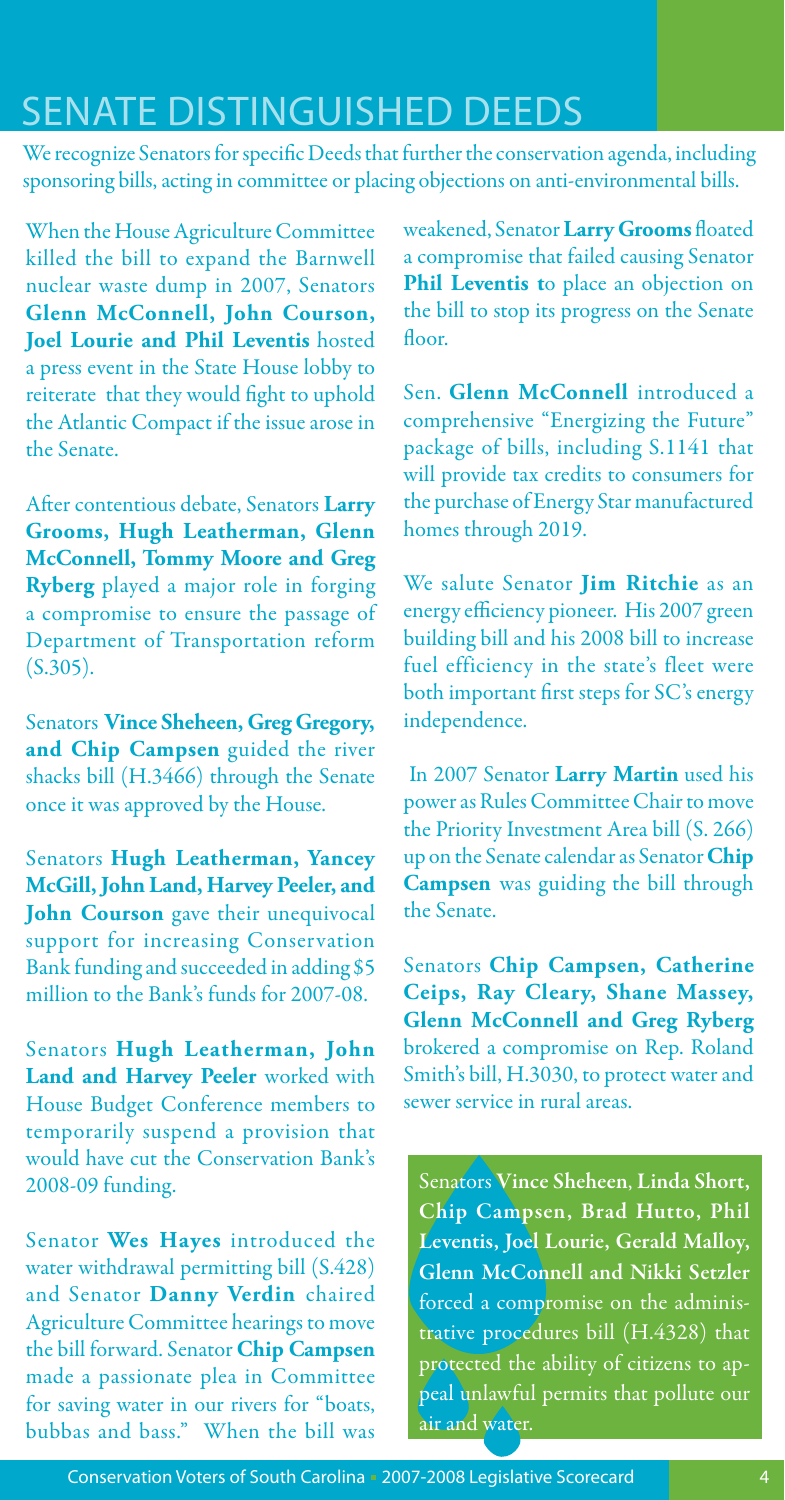| House of<br>Representatives<br>VOTES<br><b>House Members</b> | <b>District</b><br>House | 2007-2008 Score | <b>Average Conservation Score</b> | <b>DOT Reform</b><br>A<br>99/0 | <b>River Shacks</b><br>в<br>87/5<br><b>2007 Vote</b> | Conservation Bank Funding<br>C<br>44/69 | Sustainable Construction Act<br>D<br>79/30 | Growth Management-P.I.A.<br>Е<br>98/0 | Stay Provision<br>Automatic S<br>F<br>66/44 | Automatic Stay Provision<br>2nd Veto Vote<br>G<br>92/26<br><b>2008 Vote</b> | Energy Efficient Homes<br>vervore<br>н<br>99/0 |
|--------------------------------------------------------------|--------------------------|-----------------|-----------------------------------|--------------------------------|------------------------------------------------------|-----------------------------------------|--------------------------------------------|---------------------------------------|---------------------------------------------|-----------------------------------------------------------------------------|------------------------------------------------|
| Agnew, Paul (D-Abbeville)                                    | 11                       | 86%             | 93%                               | ★                              | $\bullet$                                            | ★                                       | ★                                          | O                                     | $\bigstar$                                  | ★                                                                           | ★                                              |
| Alexander, Terry (D-Florence)                                | 59                       | 57%             |                                   | ★                              | $\bigstar$                                           | đ                                       | œ                                          | ★                                     | ★                                           | û                                                                           | O                                              |
| Allen, Karl (D-Greenville)                                   | 25                       | 43%             | 28%                               | $\bigstar$                     | O                                                    | O                                       | $\bigstar$                                 | O                                     | $\mathbf{r}$                                | û                                                                           | $\bigstar$                                     |
| Anderson, Carl (D-Williamsburg)                              | 103                      | 75%             | 79%                               | ★                              | $\bigstar$                                           | ⇩                                       | ★                                          | ★                                     | ★                                           | J                                                                           | ★                                              |
| Anthony, Michael (D-Union)                                   | 42                       | 29%             | 51%                               | ●                              | O                                                    | ⇩                                       | ſ.                                         | $\bigstar$                            | $\mathbf{r}$                                | $\overline{u}$                                                              | $\bigstar$                                     |
| Bales, Dr. Jimmy (D-Richland)                                | 80                       | 57%             | 47%                               | ★                              | $\bullet$                                            | ⇩                                       | ★                                          | O                                     | $\bigstar$                                  | ⇩                                                                           |                                                |
| Ballentine, Nathan (R-Richland)                              | 71                       | 100%            | 86%                               | ★                              | ★                                                    | ★                                       | $\bigstar$                                 | $\bigstar$                            | $\bigstar$                                  | ★                                                                           | $\bigstar$                                     |
| Bannister, Bruce (R-Greenville)                              |                          |                 |                                   |                                |                                                      |                                         |                                            |                                       | ⇩                                           | ⇩                                                                           |                                                |
| Barfield, Liston (R-Horry)                                   | 24<br>58                 | 75%<br>29%      | 63%                               | ★<br>★                         | ★<br>⇩                                               | ★<br>$\mathbf{r}$                       | ★<br>IJ.                                   | ★<br>$\bigstar$                       | ●                                           | Û                                                                           | ★<br>O                                         |
| Battle Jr., Jim<br>(D-Marion)                                |                          |                 | 15%                               | $\bullet$                      |                                                      | ⇩                                       |                                            |                                       |                                             | ⇩                                                                           |                                                |
| Bedingfield, Eric (R-Greenville)                             | 57                       | 43%<br>38%      | 49%                               | ★                              | O<br>$\mathbf{r}$                                    | $\mathbf{r}$                            | ★<br>Û.                                    | ★<br>$\bigstar$                       | O<br>$\mathbf{r}$                           | $\mathbf{r}$                                                                | ★<br>$\bigstar$                                |
| Bingham, Kenny (R-Lexington)                                 | 28                       | 71%             |                                   |                                |                                                      |                                         |                                            | $\bigstar$                            | ⇩                                           | J                                                                           |                                                |
|                                                              | 89<br>8                  | 71%             | 49%                               | ★<br>D                         | ★<br>$\bigstar$                                      | Е<br>$\bigstar$                         | ★<br>★                                     | $\bigstar$                            | ⇩                                           | û                                                                           | ★<br>$\bigstar$                                |
| Bowen, Don (R-Anderson)<br>Bowers, William (D-Hampton)       | 120                      | 100%            |                                   | ★                              | ★                                                    | ★                                       | ★                                          | ★                                     | ★                                           | ★                                                                           | Е                                              |
| Brady, Joan (R-Richland)                                     | 78                       | 88%             | 86%<br>94%                        | ★                              | ★                                                    | $\bigstar$                              | $\bigstar$                                 | $\bigstar$                            | $\bigstar$                                  | IJ,                                                                         | $\bigstar$                                     |
| Branham, Lester (D-Florence)                                 | 61                       | 57%             | 69%                               | $\bullet$                      | ★                                                    | ⇩                                       | ★                                          | ★                                     | ⇩                                           | Û                                                                           | ★                                              |
| <b>Brantley, Curtis (D-Jasper)</b>                           |                          | 86%             |                                   | ★                              | $\bullet$                                            | $\bigstar$                              | $\bigstar$                                 | $\bigstar$                            | $\bigstar$                                  | O                                                                           | $\bigstar$                                     |
| Breeland, Floyd (D-Charleston)                               | 122<br>111               |                 |                                   | ★                              | ★                                                    | ★                                       | ★                                          | ★                                     | ★                                           | ⇩                                                                           | ★                                              |
| Brown, Grady (D-Lee)                                         | 50                       | 88%             | 83%<br>73%                        | ★                              | ★                                                    | $\bigstar$                              | $\bigstar$                                 | $\star$                               | $\bigstar$                                  | J                                                                           | $\bigstar$                                     |
| Brown, Robert (D-Charleston)                                 | 116                      | 88%<br>86%      | 84%                               | ★                              | 0                                                    | ★                                       | ★                                          | O                                     | $\bigstar$                                  | ★                                                                           | ★                                              |
| Cato, Harry (R-Greenville)                                   | 17                       | 57%             | 30%                               | ★                              | $\bigstar$                                           | ⇩                                       | ★                                          | $\star$                               | $\mathbf{r}$                                | ⇩                                                                           | O                                              |
| Chalk, Richard (R-Beaufort)                                  |                          |                 |                                   | ★                              | ★                                                    | ★                                       | ★                                          | $\bullet$                             | O                                           | J                                                                           | ★                                              |
| Clemmons, Alan (R-Horry)                                     | 123<br>107               | 71%<br>63%      | 52%<br>34%                        | ★                              | ★                                                    | ⇩                                       | ★                                          | $\star$                               | $\overline{u}$                              | ⇩                                                                           | $\bigstar$                                     |
| Clyburn, Bill (D-Aiken)                                      | 82                       | 83%             | 80%                               | ★                              | ★                                                    | ŋ.                                      |                                            | E                                     | ★                                           | ★                                                                           | ★                                              |
| Cobb-Hunter, Gilda (D-Orangeburg)                            | 66                       | 71%             |                                   | o                              | ★                                                    | ★                                       | ★                                          | ★                                     | O                                           | ⇩                                                                           | ★                                              |
| Coleman, Creighton<br>(D-Fairfield)                          |                          | 71%             | 61%<br>76%                        | ★                              | $\bigstar$                                           | ★                                       | $\bullet$                                  | $\bigstar$                            | $\bigstar$                                  | ⇩                                                                           | O                                              |
| Cooper, Dan (R-Anderson)                                     | 41<br>10                 | 29%             | 19%                               | $\bullet$                      | O                                                    | $\mathbf{r}$                            | $\bigstar$                                 | $\bigstar$                            | ⇩                                           | ⇩                                                                           | O                                              |
| Cotty, Bill (R-Richland)                                     |                          |                 |                                   |                                | $\bigstar$                                           | ★                                       | $\bigstar$                                 | $\bigstar$                            | $\bigstar$                                  | ★                                                                           |                                                |
| Crawford, Kris (R-Florence)                                  | 79<br>63                 | 100%<br>63%     | 82%<br>-                          | ★<br>★                         | $\bigstar$                                           | $\hat{\mathbf{r}}$                      | $\star$                                    | $\bigstar$                            | $\mathbf{r}$                                | ⇩                                                                           | ★<br>$\bigstar$                                |
| Daning, Joseph (R-Berkeley)                                  | 92                       | 33%             | $\overline{\phantom{0}}$          |                                |                                                      |                                         |                                            |                                       | ⇩                                           | Û,                                                                          | ★                                              |
| Dantzler, Tom (R-Berkeley)                                   | 117                      | 50%             | 31%                               | ★                              | $\bigstar$                                           | ⇩                                       | $\mathbf{r}$                               | $\star$                               | ⇩                                           | ⇩                                                                           | $\star$                                        |
| Davenport, Ralph (R-Spartanburg)                             | 37                       | 57%             | 45%                               | $\bullet$                      | $\bigstar$                                           | ⇩                                       | ⇩                                          | $\bigstar$                            | $\bigstar$                                  | ★                                                                           | O                                              |
| Delleney Jr., Greg (R-Chester)                               | 43                       | 43%             | 38%                               | ★                              | $\bullet$                                            | ⇩                                       | Û.                                         | $\bigstar$                            | ⇩                                           | ⇩                                                                           | $\bigstar$                                     |
| Duncan, Jeff (R-Laurens)                                     | 15                       | 57%             | 32%                               | ★                              | $\bigstar$                                           | $\bigstar$                              | Û.                                         | $\bigstar$                            | ⇩                                           | ⇩                                                                           | Е                                              |
| Edge, Tracy (R-Horry)                                        | 104                      | 14%             | 23%                               | $\bullet$                      | $\overline{O}$                                       | $\mathbf{r}$                            | $\star$                                    | $\circ$                               | ⇩                                           | ⇩                                                                           | O                                              |
| Erickson, Shannon (R-Beaufort)                               | 124                      | 100%            |                                   |                                |                                                      | -                                       |                                            |                                       | ★                                           | ★                                                                           | ★                                              |
| Frye, Marion (R-Lexington)                                   | 39                       | 43%             | 20%                               | $\bullet$                      | O                                                    | $\mathbf{r}$                            | $\star$                                    | O                                     | $\bigstar$                                  | O                                                                           | $\bigstar$                                     |
| Funderburk, Laurie (D-Kershaw)                               | 52                       | 100%            | 100%                              | ★                              | ★                                                    |                                         | ★                                          | ★                                     | $\bigstar$                                  | ★                                                                           |                                                |
| Gambrell, Michael (R-Anderson)                               | $\overline{7}$           | 63%             |                                   | ★                              | $\bigstar$                                           | ★<br>$\bigstar$                         | Û.                                         | $\bigstar$                            | ⇩                                           | ⇩                                                                           | ★<br>$\bigstar$                                |
| Govan Jr., Jerry (D-Orangeburg)                              | 95                       | 75%             | 71%                               | ★                              | ★                                                    | ★                                       | ★                                          | ★                                     | ⇩                                           | ⇩                                                                           | ★                                              |
| Gullick, Carl (R-York)                                       | 48                       | 100%            |                                   | ★                              | ★                                                    | ★                                       | $\star$                                    | $\bigstar$                            | $\star$                                     | $\bullet$                                                                   | ★                                              |
| Hagood Jr., Ben<br>(R-Charleston)                            | 112                      | 100%            | 93%                               | ★                              | ★                                                    | ★                                       | ★                                          | ★                                     | ★                                           | ★                                                                           | ★                                              |
| Haley, Nikki (R-Lexington)                                   | 87                       | 75%             | 66%                               | ★                              | $\bigstar$                                           | $\bigstar$                              | $\bigstar$                                 | $\bigstar$                            | $\overline{u}$                              | J.                                                                          | $\bigstar$                                     |
| Hamilton, Glenn (R-Greenville)                               | 20                       | 29%             | 27%                               | ★                              | ⇩                                                    | ⇩                                       | ⇩                                          | ★                                     | ⇩                                           | ⇩                                                                           |                                                |
| Hardwick, Nelson (R-Horry)                                   | 106                      | 57%             | 36%                               |                                | $\bigstar$                                           | $\hat{\mathbf{r}}$                      | $\bigstar$                                 | $\bigstar$                            | $\overline{v}$                              | đ.                                                                          |                                                |
|                                                              |                          |                 |                                   |                                |                                                      |                                         |                                            |                                       |                                             |                                                                             |                                                |

LEGEND Pro environment vote Anti-environment vote Excused absence E Excused absence<br>• Not voting (no penalty)

O Not voting (scored as anti-environment vote) Not a House member at the time of the vote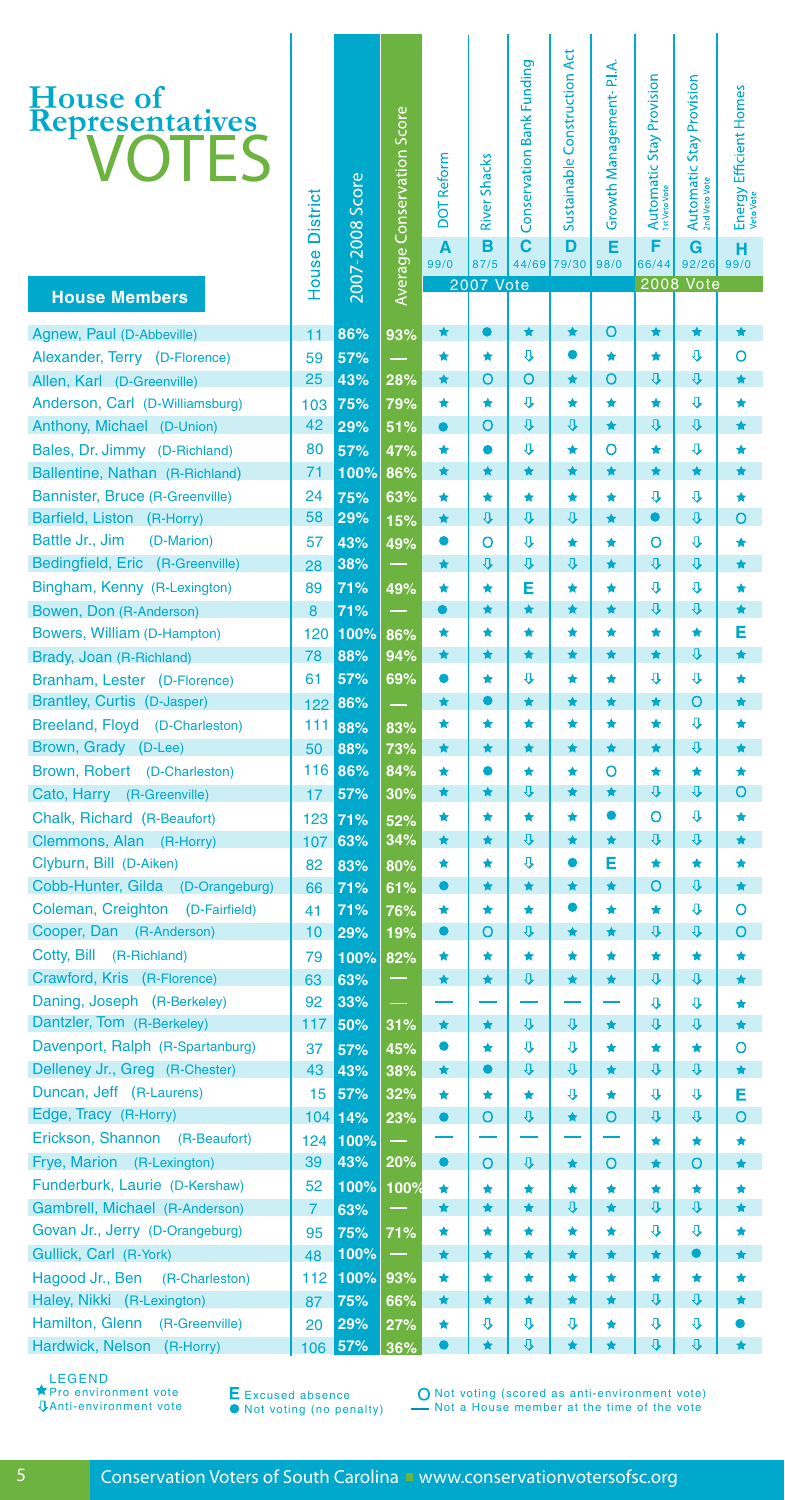| House of<br>Representatives<br>VOTES<br><b>House Members</b>        | House District | 2007-2008 Score | Average Conservation Score | DOT Reform<br>A<br>99/0 | <b>River Shacks</b><br>в<br>87/5<br>2007 Vote | Conservation Bank Funding<br>C | Sustainable Construction Act<br>D<br>44/69 79/30 | Growth Management-P.I.A.<br>E<br>98/0 | Automatic Stay Provision<br>F<br>66/44 | Automatic Stay Provision<br>G<br>92/26<br>2008 Vote | Energy Efficient Homes<br>н<br>99/0 |
|---------------------------------------------------------------------|----------------|-----------------|----------------------------|-------------------------|-----------------------------------------------|--------------------------------|--------------------------------------------------|---------------------------------------|----------------------------------------|-----------------------------------------------------|-------------------------------------|
| Harrell, Bobby (R-Charleston)                                       | 114            | 57%             | 32%                        | $\bigstar$              | $\bullet$                                     | ⇩                              | $\bigstar$                                       | $\bigstar$                            | $\mathbf{r}$                           | ⇩                                                   | $\bigstar$                          |
| Harrison, Jim<br>(R-Richland)                                       | 75             | 71%             | 38%                        | ★                       | ★                                             | ★                              | ★                                                | ★                                     | ⇩                                      | ⇩                                                   |                                     |
| Hart, Christopher (D-Richland)                                      | 73             | 100%            |                            | $\bigstar$              | $\bigstar$                                    | $\bigstar$                     | $\bigstar$                                       | $\bigstar$                            | $\bigstar$                             | $\bigstar$                                          | $\star$                             |
| Harvin, Cathy (D-Clarendon)                                         | 64             | 86%             | 93%                        | ★                       | $\bigstar$                                    | $\bullet$                      | ₿                                                | $\bigstar$                            | ★                                      | ★                                                   | ★                                   |
| Haskins, Gloria (R-Greenville)                                      | 22             | 43%             | 33%                        | $\bullet$               | O                                             | $\mathbf{r}$                   | $\bigstar$                                       | $\bigstar$                            | $\mathbf{r}$                           | $\hat{\mathbf{r}}$                                  | $\bigstar$                          |
| Hayes, Jackie<br>(D-Dillon)                                         | 55             | 43%             | 43%                        | $\bullet$               | O                                             | đ                              | $\bigstar$                                       | $\bigstar$                            | ⇩                                      | û                                                   | $\bigstar$                          |
| Herbkersman, Bill<br>(R-Beaufort)                                   | 118            | 100%            | 83%                        | $\bigstar$              | $\bigstar$                                    | $\bigstar$                     | $\bigstar$                                       | ●                                     | $\bigstar$                             | $\bigstar$                                          | $\bigstar$                          |
| Hiott, David (R-Pickens)                                            | 4              | 71%             | 71%                        | ★                       | ★                                             | $\bigstar$                     | O                                                | ★                                     | ⇩                                      | J                                                   | ★                                   |
| Hodges, Kenneth (D-Colleton)                                        | 121            | 100%            | 67%                        | $\bigstar$              | $\bigstar$                                    | $\bigstar$                     | $\bigstar$                                       | $\bigstar$                            | $\bigstar$                             | $\bigstar$                                          | $\bigstar$                          |
| Hosey, Lonnie<br>(D-Barnwell)                                       | 91             | 88%             | 70%                        | ★                       | $\bigstar$                                    | ⇩                              | ★                                                | ★                                     | ★                                      | $\bigstar$                                          | $\bigstar$                          |
| Howard, Leon (D-Richland)                                           | 76             | 43%             | 50%                        | $\bullet$               | O                                             | $\bigstar$                     | $\bigstar$                                       | O                                     | $\mathbf{r}$                           | $\Omega$                                            | $\bigstar$                          |
| Huggins, Chip (R-Lexington)                                         | 85             | 75%             | 51%                        | ★                       | ★                                             | ★                              | ★                                                | ★                                     | ⇩<br>$\bullet$                         | J                                                   | ★                                   |
| Hutson, Heyward (R-Dorchester)                                      | 94<br>102      | 100%            |                            | $\bigstar$              | $\bigstar$                                    | $\bigstar$                     | $\bigstar$                                       | $\bigstar$                            | ſ.                                     | $\bigstar$<br>⇩                                     | $\bigstar$<br>$\bigstar$            |
| Jefferson, Joe (D-Berkeley)<br>Jennings, Doug<br>(D-Marlboro)       | 54             | 75%<br>57%      | 63%<br>70%                 | $\bigstar$              | ●                                             | $\overline{u}$                 | O                                                | $\bigstar$                            | O                                      | $\bigstar$                                          | $\bigstar$                          |
| Kelly, Keith<br>(R-Spartanburg)                                     | 35             | 88%             |                            | ★                       | ★                                             | $\bigstar$                     | J                                                | $\bigstar$                            | ★                                      | ★                                                   | ★                                   |
| Kennedy, Ken<br>(D-Williamsburg)                                    | 101            | 71%             | 61%                        | $\bigstar$              | ●                                             | $\bigstar$                     | $\bigstar$                                       | $\bigstar$                            | O                                      | IJ.                                                 | $\bigstar$                          |
| Kirsh, Herb (D-York)                                                | 47             | 75%             | 72%                        | ★                       | ★                                             | $\bigstar$                     | J                                                | ★                                     | $\bigstar$                             | ⇩                                                   | $\bigstar$                          |
| Knight, Patsy<br>(D-Dorchester)                                     | 97             | 86%             |                            | $\bigstar$              | $\bigstar$                                    | $\bigstar$                     | $\bigstar$                                       | ★                                     | $\bullet$                              | J.                                                  | $\bigstar$                          |
| Leach, Bob<br>(R-Greenville)                                        | 21             | 63%             | 47%                        | ★                       | ★                                             | ⇩                              | ★                                                | ★                                     | ſ.                                     | ⇩                                                   | $\bigstar$                          |
| Limehouse, Chip (R-Charleston)                                      | 110            | 71%             | 70%                        | $\bigstar$              | $\bullet$                                     | $\bigstar$                     | ★                                                | $\bigstar$                            | O                                      | ⇩                                                   | $\bigstar$                          |
| Littlejohn, Lanny<br>(R-Spartanburg)                                | 33             | 43%             | 47%                        | ★                       | ★                                             | ⇩                              | J                                                | ★                                     | ⇩                                      | ⇩                                                   | Е                                   |
| Loftis, Dwight<br>(R-Greenville)                                    | 19             | 71%             | 24%                        | ★                       | $\bigstar$                                    | $\mathbf{r}$                   | $\bigstar$                                       |                                       | $\bigstar$                             | ⇩                                                   | $\bigstar$                          |
| Lowe, Phillip<br>(R-Florence)                                       | 60             | 71%             |                            | o                       | *                                             | $\bigstar$                     | $\bigstar$                                       | ★                                     | $\mathbf{r}$                           | Û                                                   | $\bigstar$                          |
| Lucas, Jay (R-Darlington)                                           | 65             | 63%             | 58%                        | ★                       | ★                                             | ⇩                              | ⇩                                                | ★                                     | ★                                      | ⇩                                                   | ★                                   |
| Mack, David<br>(D-Charleston)                                       | 109            | 67%             | 72%                        |                         | ★                                             | ★                              | O                                                | ★                                     | ⇩                                      | $\bigstar$                                          | Е                                   |
| Mahaffey, Joe (R-Spartanburg)                                       | 36             | 75%             | 57%                        | ★                       | $\bigstar$                                    | $\bigstar$                     | ★                                                | ★                                     | $\mathbf{r}$                           | $\overline{u}$                                      | $\bigstar$                          |
| McLeod, Walton<br>(D-Newberry)                                      | 40             | 100%            | 100%                       | Е                       | ★                                             | $\bigstar$                     | ★                                                | *                                     | ★                                      | ★                                                   | ★                                   |
| Merrill, Jim<br>(R-Charleston)                                      | 99             | 57%             | 50%                        | $\mathbf{\hat{u}}$      | $\bullet$                                     | $\bigstar$                     | ⇩                                                | ★                                     | $\hat{\mathbf{r}}$                     | $\mathbf{r}$                                        | $\bigstar$                          |
| Miller, Vida<br>(D-Georgetown)                                      | 108            | 75%             | 92%                        | ★                       | $\bigstar$                                    | ⇩                              | ★                                                | ★                                     | $\bigstar$                             | ⇩                                                   | ★                                   |
| Mitchell, Harold (D-Spartanburg)<br>Moody-Lawrence, Bessie (D-York) | 31             | 75%             | 75%                        | $\star$<br>Е            | $\bigstar$<br>Е                               | $\bigstar$<br>$\bullet$        | $\bigstar$<br>O                                  | ★<br>E.                               | $\hat{\mathbf{r}}$<br>Е                | $\mathbf{r}$<br>Е                                   | $\bigstar$<br>Е                     |
| Moss, Dennis (D-Cherokee)                                           | 49<br>29       | N/A<br>63%      | 73%<br>-                   | ★                       | ★                                             | $\mathbf{r}$                   | ★                                                | ★                                     | $\hat{\mathbf{r}}$                     | $\mathbf{r}$                                        | $\bigstar$                          |
| Mulvaney, Michael (R-Lancaster)                                     | 45             | 63%             | -                          | $\bigstar$              | $\bigstar$                                    | ⇩                              | ★                                                | ★                                     | ⇩                                      | ⇩                                                   | ★                                   |
| Neal, Jimmy M. (D-Lancaster)                                        | 44             | 75%             | 87%                        | ★                       | $\bigstar$                                    | ⇩                              | ★                                                | ★                                     | ★                                      | ⇩                                                   | $\bigstar$                          |
| Neal, Joe H. (D-Richland)                                           | 70             | 71%             | 57%                        | $\bullet$               | ★                                             | ★                              | ★                                                | ★                                     | ★                                      | ⇩                                                   | O                                   |
| Neilson, Denny (D-Darlington)                                       | 56             | 83%             | 71%                        | ★                       | $\bigstar$                                    | Е                              | $\bullet$                                        | ★                                     | ★                                      | ⇩                                                   | $\bigstar$                          |
| Ott Jr., Harry<br>(D-Calhoun)                                       | 93             | 71%             | 48%                        | ★                       | ★                                             | $\bigstar$                     | $\bigstar$                                       | ★                                     | ⇩                                      | ⇩                                                   | $\bullet$                           |
| Owens, Phil<br>(R-Pickens)                                          | 5              | 63%             | 31%                        | ★                       | $\bigstar$                                    | $\bigstar$                     | ⇩                                                | $\bigstar$                            | $\hat{\mathbf{r}}$                     | ⇩                                                   | $\bigstar$                          |
| Parks, J. Anne<br>(D-Greenwood)                                     | 12             | 71%             | 68%                        | ★                       | ★                                             | $\bigstar$                     | Е                                                | ★                                     | ⇩                                      | Û.                                                  | ★                                   |
| Perry, Skipper<br>(R-Aiken)                                         | 81             | 43%             | 19%                        | $\star$                 | Û                                             | ⇩                              | $\bigstar$                                       | ★                                     | ⇩                                      | ⇩                                                   | O                                   |
| Phillips, Olin<br>(D-Cherokee)                                      | 30             | 67%             | 38%                        | ★                       | $\bullet$                                     | O                              | ★                                                | Е.                                    | $\bigstar$                             | ⇩                                                   | ★                                   |
| Pinson, Gene<br>(R-Greenwood)                                       | 13             | 71%             | 55%                        | ★                       | $\bigstar$                                    | $\bigstar$                     | $\bigstar$                                       | $\bullet$                             | O                                      | ⇩                                                   | $\bigstar$                          |
| Pitts Jr., Ted<br>(R-Lexington)                                     | 69             | 75%             | 42%                        | ★                       | ★                                             | ★                              | ★                                                | ★                                     | ⇩                                      | û                                                   | ★                                   |
| Pitts, Michael<br>(R-Laurens)                                       | 14             | 50%             | 30%                        | $\bigstar$              | Ë                                             | $\bullet$                      | $\overline{O}$                                   | $\bigstar$                            | ⇩                                      | ⇩                                                   | $\bigstar$                          |

Voting is a key responsibility of legislators and not voting may be a decisive factor in the outcome. We therefore count not voting (O) as an anti-environment vote. Because other legislative responsibilities, may have been the cause, the first non-vote  $\left( \bullet \right)$  is not penalized.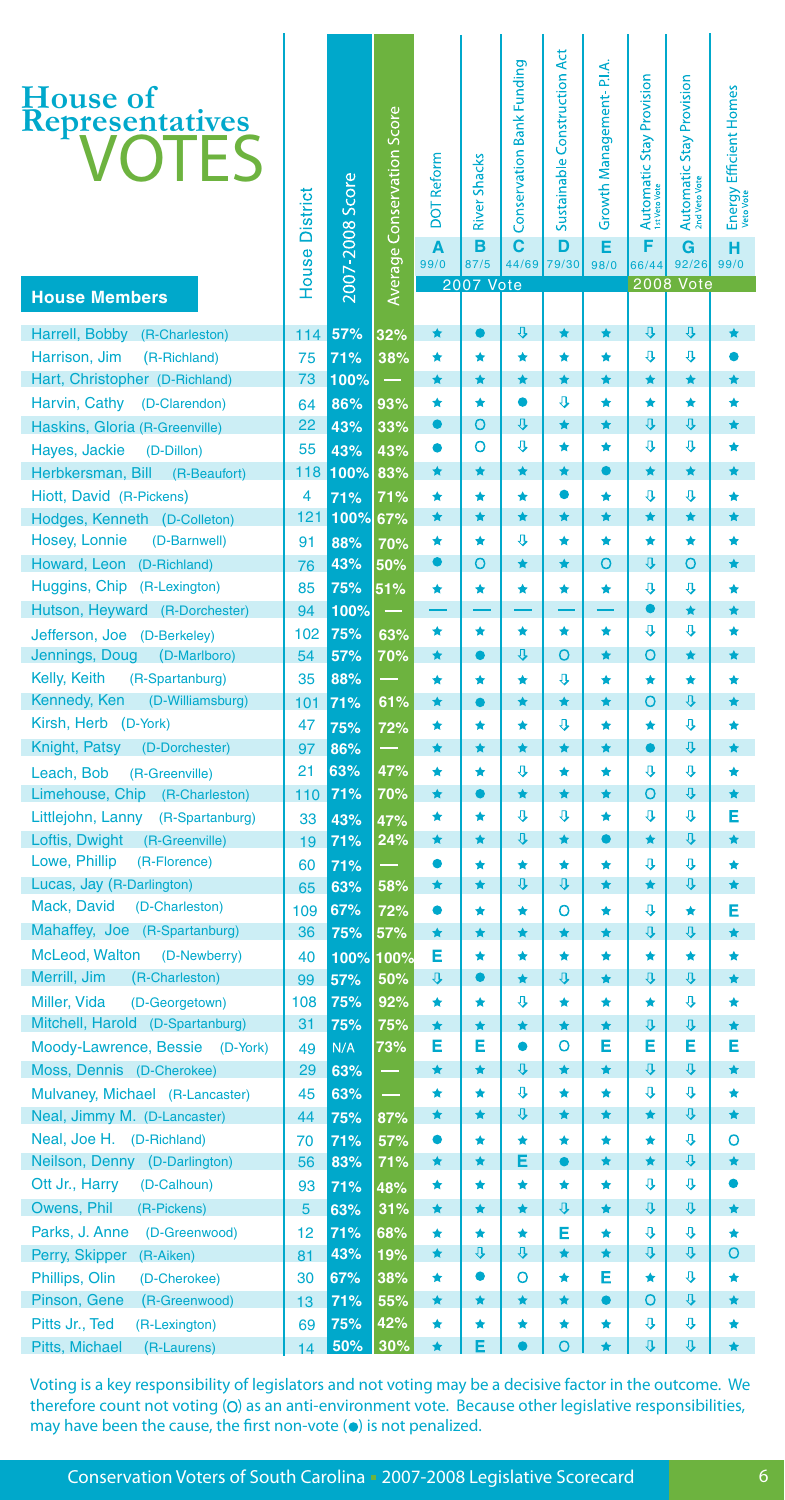| House of<br>Representatives<br>VOTES<br><b>House Members</b>          | House District | 2007-2008 Score | Average Conservation Score | DOT Reform<br>A<br>99/0 | <b>River Shacks</b><br>в<br>87/5<br>2007 Vote | Conservation Bank Funding<br>C | Sustainable Construction Act<br>D<br>44/69 79/30 | Growth Management- P.I.A.<br>Ë<br>98/0 | Automatic Stay Provision<br>F<br>66/44 | Automatic Stay Provision<br>G<br>92/26<br><b>2008 Vote</b> | Energy Efficient Homes<br>verovote<br>н<br>99/0 |
|-----------------------------------------------------------------------|----------------|-----------------|----------------------------|-------------------------|-----------------------------------------------|--------------------------------|--------------------------------------------------|----------------------------------------|----------------------------------------|------------------------------------------------------------|-------------------------------------------------|
| Rice, Rex (R-Pickens)                                                 | 26             | 40%             | 31%                        | Е                       | Е                                             | $\bigstar$                     | ⇩                                                | E                                      | ⇩                                      | ⇩                                                          | $\bigstar$                                      |
| Rutherford, Todd (D-Richland)                                         | 74             | 57%             | 39%                        | ★                       | ●                                             | ★                              | ★                                                | $\bigstar$                             | O                                      | $\mathbf{r}$                                               | O                                               |
| Sandifer, Bill (R-Oconee)                                             | $\overline{2}$ | 63%             | 29%                        | $\bigstar$              | $\bigstar$                                    | $\mathbf{r}$                   | $\bigstar$                                       | $\bigstar$                             | ŋ.                                     | $\mathbf{r}$                                               | $\bigstar$                                      |
| Scarborough, Wallace (R-Charleston)                                   | 115            | 86%             | 60%                        | ★                       | $\bigstar$                                    | $\bigstar$                     | ★                                                | 0                                      | ★                                      | O                                                          | $\bigstar$                                      |
| Scott, John (D-Richland)                                              | 77             | 100%            | 78%                        | $\bigstar$              | $\bigstar$                                    | $\bigstar$                     | $\bigstar$                                       | $\bigstar$                             | $\bigstar$                             | $\bigstar$                                                 | $\bigstar$                                      |
| Sellers, Bakari<br>(D-Bamberg)<br>Shoopman, Phillip<br>(R-Greenville) | 90             | 100%            |                            | ★<br>$\bigstar$         | *<br>$\bigstar$                               | ★<br>$\overline{u}$            | ★<br>$\mathbf{r}$                                | ★<br>$\bullet$                         | $\bigstar$<br>$\overline{u}$           | $\bigstar$<br>$\overline{u}$                               | $\bigstar$                                      |
| Simrill, J. Gary<br>(R-York)                                          | 18<br>46       | 50%             |                            | ★                       | $\bigstar$                                    | $\bigstar$                     | ⇩                                                | $\bigstar$                             | ⇩                                      | ⇩                                                          | ★                                               |
| Skelton, B. R. (R-Pickens)                                            | 3              | 63%<br>71%      | 57%<br>62%                 | ★                       | $\star$                                       | $\bigstar$                     | $\bullet$                                        | $\bigstar$                             | IJ,                                    | IJ,                                                        | $\bigstar$                                      |
| Smith, Donald<br>(R-Aiken)                                            | 83             | 57%             | 50%                        | ★                       | $\bigstar$                                    | $\bigstar$                     | ⇩                                                | $\bigstar$                             | J                                      | ⇩                                                          |                                                 |
| Smith, Fletcher<br>(D-Greenville)                                     | 23             | 14%             | 5%                         | ●                       | $\Omega$                                      | O                              | O                                                | O                                      | ſ,                                     | $\mathbf{r}$                                               | ★                                               |
| Smith, G. Murrell (R-Sumter)                                          | 67             | 57%             | 56%                        | ★                       | ⇩                                             | $\bigstar$                     | 0                                                | $\bigstar$                             | ⇩                                      | ⇩                                                          | ★                                               |
| Smith, Garry R. (R-Greenville)                                        | 27             | 57%             | 44%                        | ★                       | ★                                             | ●                              | $\mathbf{r}$                                     | $\bigstar$                             | ſ,                                     | $\mathbf{r}$                                               | ★                                               |
| Smith, J. Roland<br>(R-Aiken)                                         | 84             | 57%             | 46%                        | ★                       | ★                                             | ★                              | ⇩                                                | 0                                      | J                                      | ⇩                                                          | ★                                               |
| Smith, James E.<br>(D-Richland)                                       | 72             | 100%            | 100%                       | E.                      | Е                                             | Е                              | E                                                | Е                                      | $\bigstar$                             | $\bigstar$                                                 | $\bigstar$                                      |
| Smith, W. Doug<br>(R-Spartanburg)                                     | 32             | 57%             | 34%                        | ★                       | $\bigstar$                                    | $\bigstar$                     | 0                                                | $\bigstar$                             | ⇩                                      | ⇩                                                          | O                                               |
| Spires, Kit (R-Lexington)                                             | 96             | 86%             |                            | ●                       | $\bigstar$                                    | $\bigstar$                     | ★                                                | $\bigstar$                             | ★                                      | $\mathbf{r}$                                               | $\bigstar$                                      |
| Stavrinakis, Leon (D-Charleston)                                      | 119            | 100%            | د                          | ★                       | ★                                             | $\bigstar$                     | $\bigstar$                                       | $\bigstar$                             | ★                                      | $\bigstar$                                                 | ★                                               |
| Stewart, Jim<br>(R-Aiken)                                             | 86             | 14%             | 10%                        | $\bigstar$              | ●                                             | û                              | $\mathbf{r}$                                     | O                                      | û                                      | ⇩                                                          | $\overline{O}$                                  |
| <b>Talley, Scott</b><br>(R-Spartanburg)                               | 34             | 57%             | 50%                        | ★                       | *                                             | ★                              | ⇩                                                | $\bigstar$                             | ⇩                                      | ⇩                                                          |                                                 |
| Taylor, Adam (R-Greenville)                                           | 16             | 75%             | 48%                        | $\bigstar$              | $\bigstar$                                    | $\bigstar$                     | $\bigstar$                                       | $\bigstar$                             | $\overline{\mathbf{0}}$                | $\overline{v}$                                             | $\bigstar$                                      |
| Thompson, Michael (R-Anderson)                                        | 9              | 75%             | 53%                        | ★                       | $\bigstar$                                    | ★                              | ★                                                | $\bigstar$                             | ⇩                                      | ⇩                                                          | $\bigstar$                                      |
| <b>Toole, Mac</b><br>(R-Lexington)                                    | 88             | 71%             | 50%                        |                         | $\bigstar$                                    | ★                              | $\bigstar$                                       | O                                      | $\bigstar$                             | $\mathbf{r}$                                               | $\bigstar$                                      |
| <b>Umphlett, David</b><br>(R-Berkeley)<br>Vick, Ted (D-Chesterfield)  | 100            | 57%<br>57%      | 34%<br>54%                 | $\bigstar$<br>★         | ŵ                                             | $\bigstar$<br>⇩                | ⊕<br>★                                           | ●<br>★                                 | J<br>O                                 | ⇩<br>⇩                                                     | $\bigstar$<br>★                                 |
| Viers, Thad (R-Horry)                                                 | 53<br>68       | 29%             | 23%                        | ★                       | 0                                             | ⇩                              | ★                                                | O                                      | ⇩                                      | ⇩                                                          | O                                               |
| <b>Walker, Bob</b><br>(R-Spartanburg)                                 | 38             | 14%             | 9%                         |                         | O                                             | $\mathbf{\hat{r}}$             | $\mathbf{\hat{a}}$                               | $\bigstar$                             | $\overline{\psi}$                      | $\overline{u}$                                             | $\circ$                                         |
| <b>Weeks, David</b><br>(D-Sumter)                                     | 51             | 71%             | 85%                        | *                       | ★                                             | $\bullet$                      | ★                                                | ★                                      | ⇩                                      | ⇩                                                          | ★                                               |
| Whipper, Seth<br>(D-Charleston)                                       | 113            | 86%             | 81%                        | ★.                      | $\bullet$                                     | ★                              | ★                                                | O                                      | ★                                      | $\star$                                                    | ★                                               |
| <b>White, Brian</b><br>(R-Anderson)                                   | 6              | 50%             | 26%                        | ★.                      | $\bigstar$                                    | ⇩                              | ⇩                                                | ★                                      | ⇩                                      | ⇩                                                          | ★                                               |
| <b>Whitmire, Bill</b><br>(R-Oconee)                                   | $\mathbf{1}$   | 71%             | 55%                        | ★.                      | $\bullet$                                     | ★                              | $\bigstar$                                       | ★                                      | ⇩                                      | ⇩                                                          | ★                                               |
| <b>Williams, Robert</b><br>(D-Darlington)                             | 62             | 88%             | $\overline{\phantom{m}}$   | ★                       | $\bigstar$                                    | ⇩                              | ★                                                | ★                                      | ★                                      | ★                                                          | ★                                               |
| Witherspoon, Billy (R-Horry)                                          | 105            | 29%             | 19%                        | $\bullet$               | $\bigstar$                                    | ⇩                              | ⇩                                                | O                                      | $\circ$                                | ⇩                                                          | $\bigstar$                                      |
| Young, Annette (R-Charleston&Dorchester)                              | 98             | 50%             | 29%                        | ★                       | ★                                             | ⇩                              | $\hat{\mathbf{r}}$                               | ★                                      | ⇩                                      | ⇩                                                          | ★                                               |

#### 2007 VOTES BILL DESCRIPTIONS

#### VOTE A

#### Department of Transportation Reform (S. 355) - 4/18/07

After this initial vote in the House, months of contentious debate ensued between the House and Senate and in conference committee until a compromise finally passed unanimously on the last day of the session. Four of the five reforms recommended by

the conservation community were adopted: objective analysis and prioritization of transportation projects; consideration of alternative transportation solutions prior to moving forward with new projects; real public hearings held on large projects and promulgation of criteria and regulations to rank projects objectively. The correct vote was yes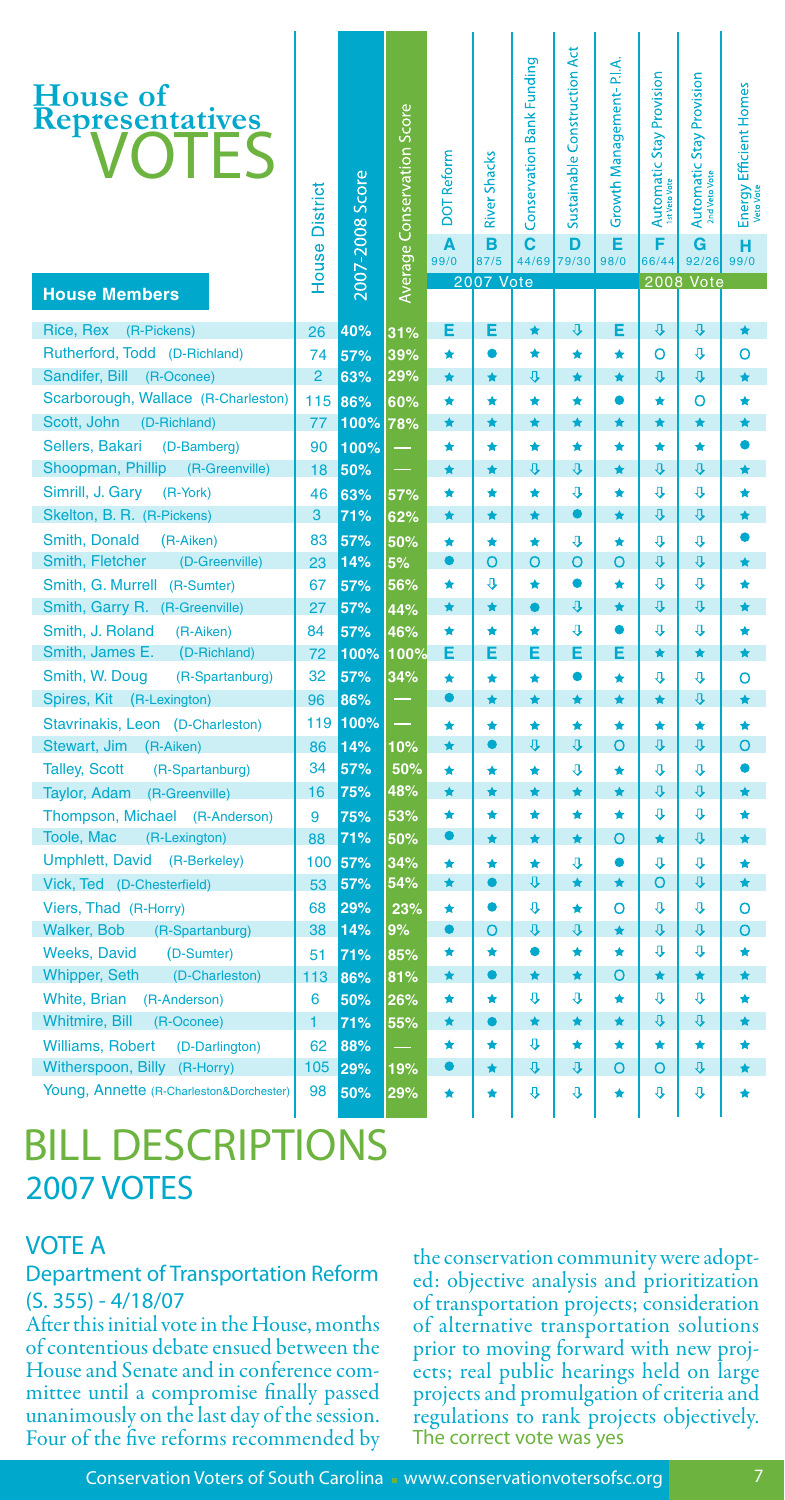#### VOTE B

#### River Shacks Removal (H. 3466) – 4/18/07

Abandoned and un-permitted river shacks have been an eyesore and a hindrance to river navigation for decades. Rep. David Umphlett led the way to enable DNR and Santee-Cooper to remove these polluting structures from our public waters within the next five years. Thanks are also due to Sens. Vince Sheheen, Greg Gregory, and Chip Campsen for leading the bill through a voice vote in the Senate. The correct vote was yes.

#### VOTE C

#### Conservation Bank Funding

(H. 3620) – 3/14/07

During the House Budget debate in March, conservation lobbyists worked overtime to beat back numerous attempts to siphon away Bank funding. Particularly close was a notable vote attempting to divert Bank funds to mitigate for wetlands lost during construction of I-73. Speaking on behalf of the Conservation Bank were Reps. Bakari Sellers and Ben Hagood. The correct vote was no.

#### VOTE D

Green Buildings

 $(H. 3034) - 3/1/07$ 

Rep. Joan Brady and Sen. Jim Ritchie deserve praise for leading the way on energy efficiency by requiring all major state-funded facilities to meet LEED certification standards. Reps. Joan Brady and Harry Cato spoke in favor of the bill during the floor debate. The bill passed the Senate on a voice vote. The Governor's veto was overwhelmingly overridden. The correct vote was yes.

#### VOTE E

#### Growth Management/ Priority Investment Areas

#### $(S. 266) - 5/15/07$

The passage of this planning reform was five years in the making and the result of deliberation with all stakeholders and the persistent leadership of Rep. Ben Hagood and Sens. Chip Campsen and Larry Martin. The bill requires coordination with local governments, school districts, DOT and public utilities to determine where to build new roads, sewers and schools. S.266 passed the Senate on a voice vote. The correct vote was yes.

#### 2008 VOTES

#### VOTES F & G

#### Automatic Stay Veto Votes (H. 4328)

Legislative maneuvering in the Senate Judiciary Committee tacked a harmful amendment onto a bill aimed only at ecoding procedures of the Administrative Law Court. The new language threatened the temporary "automatic stay" that prevents irreversible, negative environmental impacts from occurring before citizens are granted the opportunity to present their case before a judge.

#### VOTE F – 5/29/08

When the Governor vetoed H.4328, the House initially sustained the veto because opponents failed to gather a two-thirds vote on the motion to override.

The correct vote was no.

#### VOTE G – 6/3/08

After intense lobbying by manufacturers, realtors, the Chamber of Commerce and the Ports Authority, the veto was overridden a few days later on a reconsideration vote The correct vote was no.

*When over 15 Senators committed to sustain the veto, bill supporters finally agreed to discuss a compromise. Senate friends brought the lawyers representing the conservationists and the business interests together to craft language that now gives citizens 30 days for a hearing if a request is made to lift a stay, requires Administrative Law Court judges to render a decision within a reasonable time period, and only limits appeals on certain permits. A substitute bill, H.3575 was utilized for passage on the last days of the session.*

#### VOTE H

#### Energy Efficient Homes Veto  $(S. 1141) - 6/25/08$

Sen. Glenn McConnell's bill provides a \$750 tax credit and eliminates sales tax for the purchase of ENERGY STAR certified manufactured homes through 2019. When the General Assembly returned to the State House on June 25, the Governor's veto of ly in both the House and Senate. The correct vote was yes.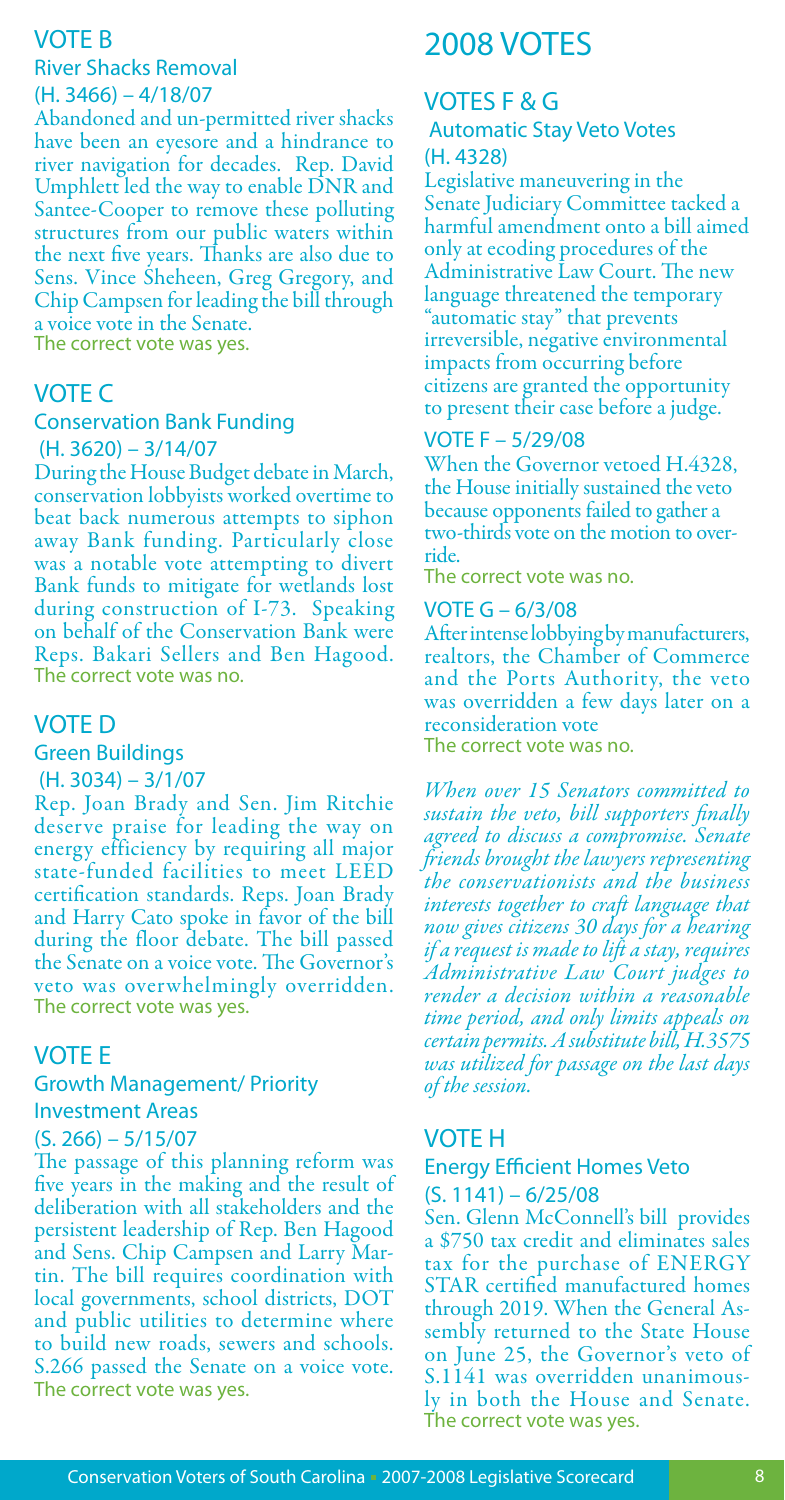## House Honor Roll

REPRESENTATIVE<br>
Nathan Ballentine (R/Richalnd)<br>
Bill Bowers (D/Hampton)<br>
Bill Corry (R/Richland)<br>
Shannon Erickson\* (R/Beaufort)<br>
Laurie Funderburk (D/Kershaw)<br>
Carl Gullick\* (R/York)<br>
Ben Hagood (R/Charleston)<br>
Chris Hart Bill Cotty (R/Richland) Shannon Erickson\* (R/Beaufort) Laurie Funderburk (D/Kershaw) Carl Gullick\* (R/York) Ben Hagood (R/Charleston) Chris Hart\* (D/Richland) Bill Herkbersman (R/Beaufort) Heyward Hutson\* (R/Dorchester) Walton McLeod (D/Newberry) John Scott (D/Richland) Bakari Sellers\* (D/Bamberg) James Smith (D/Richland) Leon Stavrinakis\* (D/Charleston) **REPRESENTATIVE**

100% Scores since 2003.

REPRESENTATIVE<br>
Joan Rrady (R. Richland)<br>
Floyd Breeland (D/Charleston)<br>
Grady Brown (D/Lee)<br>
Longia Haeve (D/Bagner)<br>
Curtis Brantley (D/Jasper)<br>
Robert Brown (D/Charleston)<br>
Cathy Harvin (D/Charleston) REPRESENTATIVE<br>Joan Rrady (R/Richland) Floyd Breeland (D/Charleston) Grady Brown (D/Lee) Lonnie Hosey (D/Barnwell) Keith Kelly\* (R/Spartanburg) Robert Williams\* (D/Darlington)

#### Paul Agnew (D/Abbeville) **REPRESENTATIVE REPRESENTATIVE**

Curtis Brantley\* (D/Jasper) Robert Brown (D/Charleston) Cathy Harvin (D/Clarendon) Patsy Knight\* (D/Dorchester) Wallace Scarborough (R/Charleston) Kit Spires\* (R/Lexington) Seth Whipper (D/Charleston)

#### LOWEST SCORES

EURES ENTATIVE<br>
Tracy Edge (R-Horry)<br>
Electher Smith (D-Greenville)<br>
Jim Stewart (R-Aiken)<br>
Bob Walker (R-Spartanburg)<br>
\* Denotes freshmen legislators<br>
\* Denotes freshmen legislators Fletcher Smith (D-Greenville) Jim Stewart (R-Aiken) Bob Walker (R-Spartanburg)

Bill Clyburn (D/Aiken)<br>Denny Neilson (D/Darlington) **REPRESENTATIVE**

\* Denotes freshmen legislators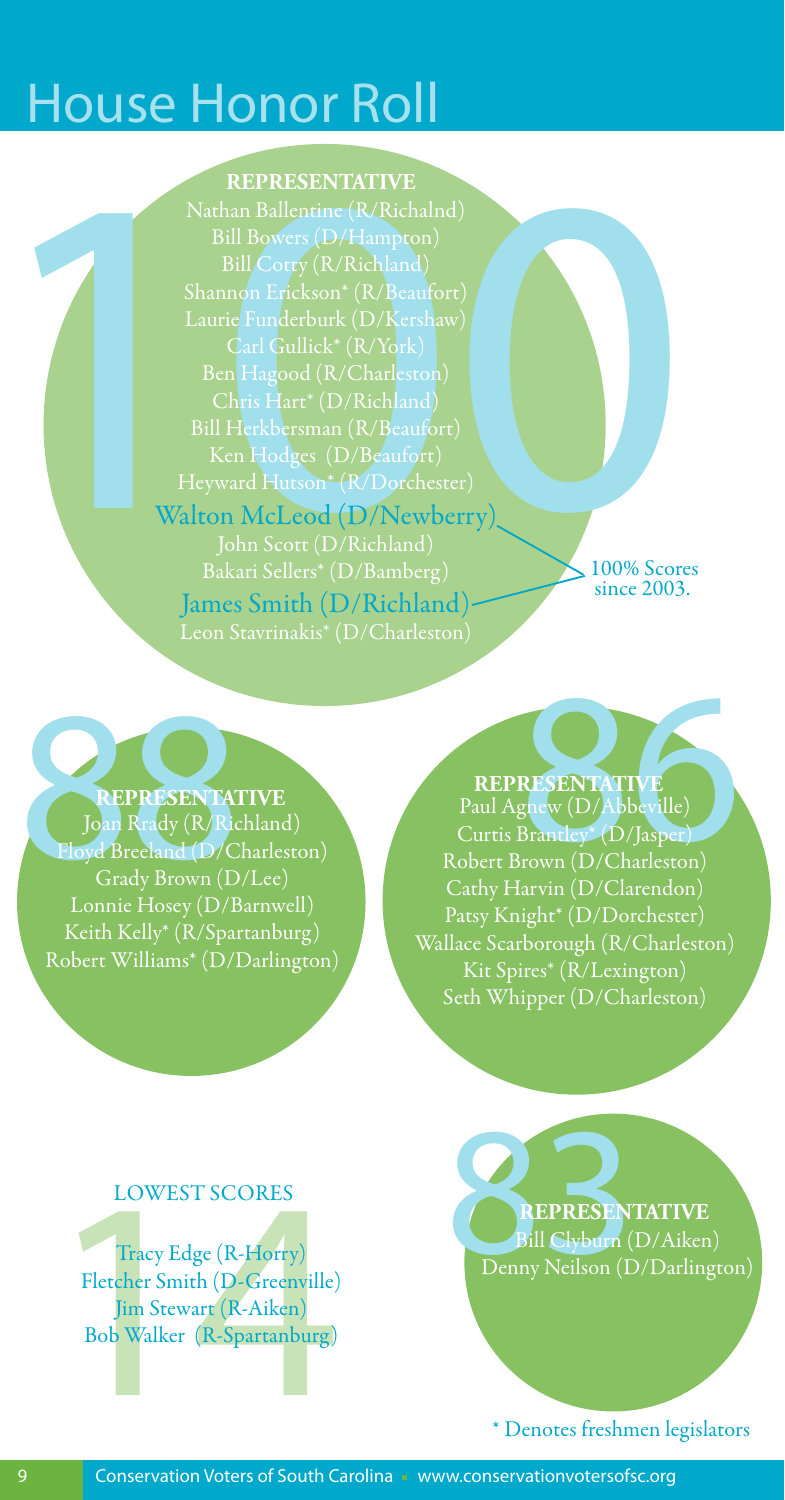## House Honorable Mention

Reps. **Paul Agnew, Laurie Funderburk, Robert Brown, Joan Brady, David Umphlett, Patsy Knight, Mac Toole, Ken Hodges, Ted Vick and Phillip Lowe** were key supporters of the Atlantic Compact on the Agriculture Committee and we thank Rep. **Jeff Duncan** for his leadership of the Subcommittee hearings. (*H.3545 died in the Agriculture Committee on a unanimous vote so there were no House or Senate floor votes*)

After contentious debate at the end of the 2007 session, Representatives **Mike Anthony, Jim Merrill, Harry Ott, Annette Young and Speaker Bobby Harrell** negotiated a compromise to ensure the passage of DOT reform.

Rep. **David Umphlett** led the charge to finally rid unsightly river shacks from South Carolina's public waters.

When attempts were made in the 2007 House budget debate to divert Bank funding to DOT highway construction mitigation, Reps. **Ben Hagood, Jeff Duncan, Ken Kennedy, Chip Limehouse, Leon Stavrinakis, David Umphlett, John Scott, Mac Toole, Bakari Sellers, Harry Ott, Bill Herbkersman, Dan Cooper, Tracy Edge, Denny Neilson and Seth Whipper** came to the rescue.

In 2008, Speaker **Bobby Harrell,** Ways and Means Chair **Dan Cooper** and Budget Subcommittee members **Adam Taylor, Bob Leach and Ken Kennedy** added Conservation Bank funding to the House budget for the first time ever – later struck by budget shortfalls..

When across the board agency cuts threatened to eliminate all funding for the Conservation Bank, Reps. **Dan Cooper, Jim Merrill and Joe Neal** worked with fellow Conference Committee members to protect base funding for 2009.

Reps. **Joan Brady and Harry Cato** pushed for the passage of the first green buildings legislation in 2007.

Rep. **Phillip Lowe** successfully sponsored legislation to require state agencies to reduce their energy consumption 20 percent by 2020.

Reps. **Dan Cooper and Laurie Funderburk**  attempted to pass legislation to promote the use of fresh local and minimally processed foods in schools.

Reps. **Laurie Funderburk and Mac Toole**  succeeded in passing legislation to require the SC Energy Office and the Office of Regulatory Staff to provide recommendations on "best practices" for establishing an effective net metering program.

With the encouragement of Reps. **Ben Hagood, Paul Agnew, Robert Brown, Jeff Duncan, Shannon Erickson, Laurie Funderburk, Ken Hodges, Chip Limehouse, Dwight Loftis, Phillip Lowe, Jim Merrill, Joe Neal, Harry Ott, Wallace Scarborough, John Scott, and Leon Stavrinakis,** the House voted 114-0 to remove nuclear power from the renewable energy definition, thereby protecting future incentives for alternative energy and renewables. *(S360 died in conference committee)*

We salute Rep. **Ben Hagood**, our steadfast conservation champion, floor leader and chair of the Governor's Climate Committee. His perseverance over 5 long years led to the passage of the landmark Priority Investment Area bill to plan for growth. We will miss Ben in the House and await his return to public service.

We owe a special thank you to the 26 House members who withstood intense pressure from special interests and stood up for citizens' rights to appeal unlawful permits to pollute: **Paul Agnew, Nathan Ballentine, Bill Bowers, Robert Brown, Bill Clyburn, Bill Cotty, Ralph Davenport, Shannon Erickson, Laurie Funderburk, Ben Hagood, Chris Hart, Cathy Harvin, Bill Herbkersman, Kenneth Hodges, Lonnie Hosey, Heyward Hutson, Doug Jennings, Keith Kelly, David Mack, Walt McLeod, John Scott, Bakari Sellers, James Smith, Leon Stavrinakis, Seth Whipper and Robert Williams.***(Vote G on the Scorecard)*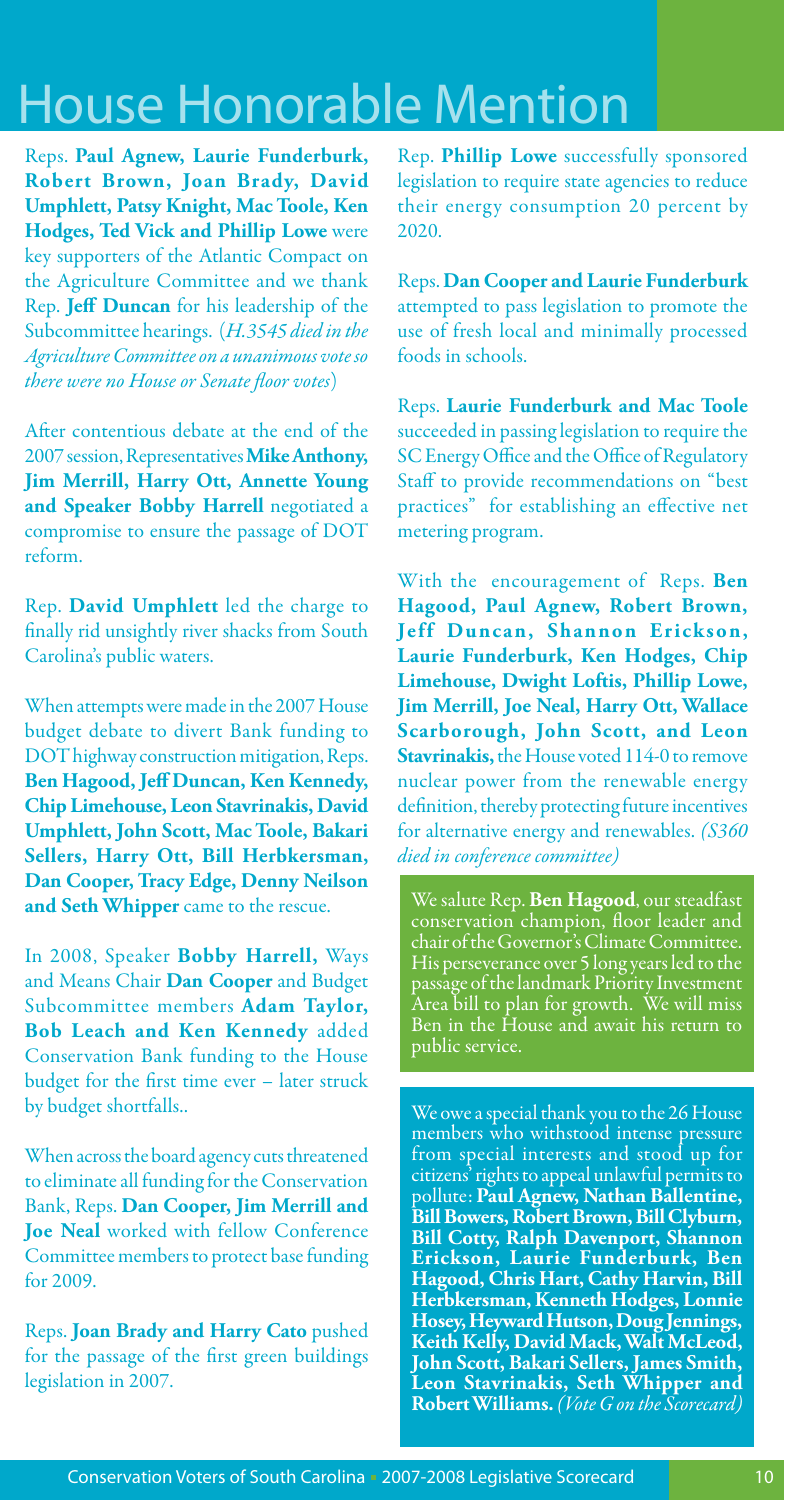# **&ENERGY** WATER Opportunities for Leadership:

Nothing is more important than having clean water to drink. But while some South Carolina citizens face restrictions on watering their gardens, utilities and industries continue to suck unlimited amounts from our lakes and rivers. The only permit they need, strangely enough, is for the excess water they return to our rivers.

For two years the conservation community negotiated in good faith with the business community to forge consensus on a fair surface water-permitting bill. But those negotiations broke down when utilities and manufacturing interests laid claim to 80 percent of our surface waters, leaving just 20 percent for the public. Their greediness threatened not only our water-based tourism and sports fishing businesses, but the basic biological integrity of the ecosystems we depend on for recreation and drinking water.

South Carolina cannot afford to be shortsighted about water. Reliable water is essential to the health of our communities and the economy. Fishing is not just a popular pasttime; it is a high octane economic engine pumping \$1.5 billion anually into South Carolina's economy. Anglers are responsible for over 25,000 jobs; many of them located in strapped rural counties.

It is time for our elected leaders to stand up to special interests and protect the public's right to clean, abundant water.

Water permitting is not the only opportunity for leadership. South Carolina remains one of the least energy efficient states in the nation. We consume more electricity than all but a

handful of states, and consequently pay some of the highest utility bills in the country.

This state of affairs has a number of harmful consequences, not least among them our impact on climate change. Between 1990 and 2005, greenhouse gas emissions in South Carolina rose 39 percent, more than double the national average of 16 percent. Most of this increase can be blamed on inefficient homes, the lack of public transportation, and a reliance on dirty coal for much of our electricity.

Improving efficiency will not only save ratepayer dollars, it will help save the planet. The Governor's Climate, Energy and Commerce Advisory Committee just released its recommendations, and efficiency was the clear winner. For every ton of carbon emissions we remove from the atmosphere through efficiency, we actually save the taxpayer \$26.

It is time for our elected leaders to enact a costeffective and comprehensive energy policy that addresses construction, transportation, agriculture, waste management, and renewable energy. South Carolina is rich in biomass, solar, and wind. Tapping into our state's indigenous energy sources will make us more energy independent and secure.

Conservation Voters is pleased that over the last two years many of our Common Agenda priorities have been enacted. But it is possible to succeed at the State House and still fail to save what is special about living here.

It is time to ask members of the General Assembly, "What conservation issue will you lead on next session?"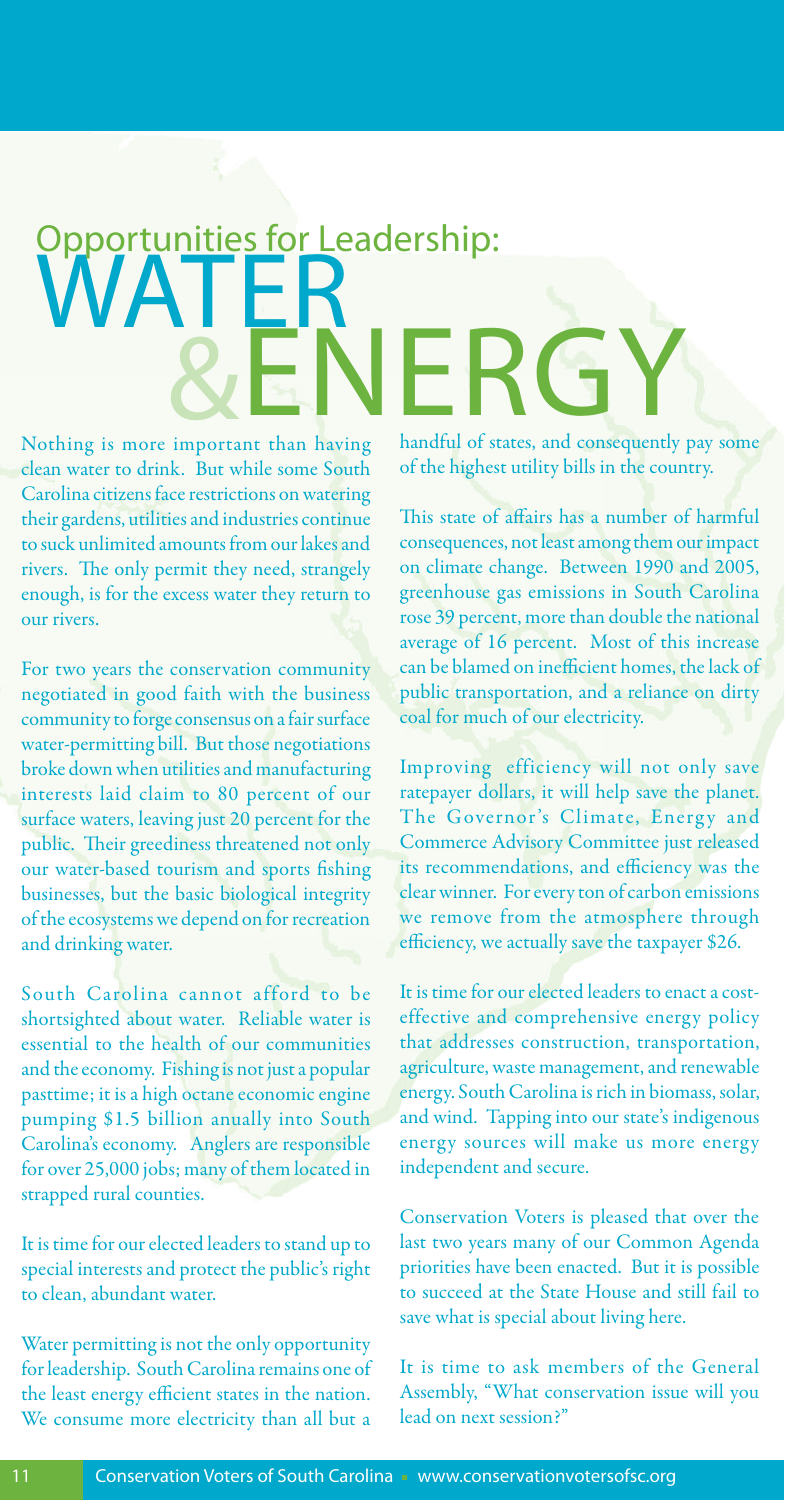# ACCOUNTABILITY **EDUCATIO**  $+$ RESTERS

### Know the score, take action.

One of the best ways to influence the voting record of elected officials is to regularly communicate with them. If your legislators got low scores, it's important to let them know what you think about their votes. And if they scored well, it's important to thank and support them. Be direct, courteous and polite in your communications and remember that the most important point is to let them know that you are paying close attention.

If you don't know who your legislators are, visit www.scstatehouse.net and click on "Find Your Legislator" in the left hand column on the home page.

#### Support pro-conservation candidates

The Conservation Scorecard is a factor in candidate endorsements, in addition to CVSC-administered candidate questionnaires, personal interviews and research. We concentrate on the races where our resources can make a difference and we back our endorsements with expertise – assisting candidates with grassroots organizing, communicating directly with voters or helping get out the vote on Election Day. For more endorsement information, go to www.conservationvotersofsc.org.

#### Become a Conservation Voter and make a difference…. at home, in Columbia, & online.

Political and legislative advocacy and education are year-round efforts. Conservation Voters Education Fund coordinates the **Common Agenda** process that brings over 26 environmental organizations together in support of legislative priorities that are presented to Senators and Representatives at the beginning of each session. In addition we email a weekly **Hotlist** that reports on who is doing what to move or derail important conservation legislation. We host **Lobby Teams** of volunteers who meet on Tuesdays to troop over to the State House and speak directly with decision-makers and we post key votes on our **Online Vote Tracker**. The tough fights to protect South Carolina's natural heritage and healthy future cannot be won without your support. Please use the enclosed envelope to become a member of Conservation Voters today or join online at www.conservationvotersofsc.org.